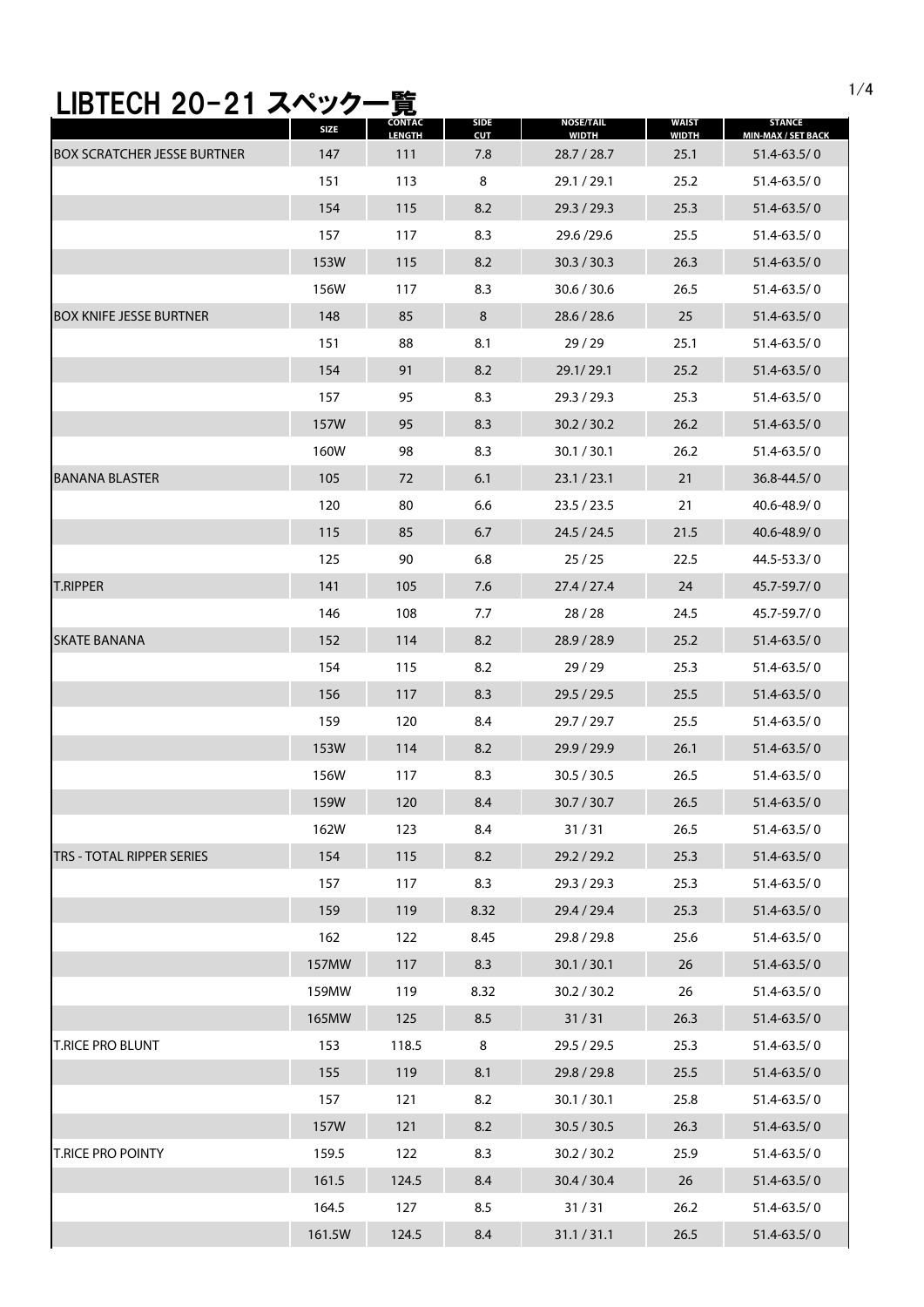## 2/4 LIBTECH 20-21 スペック一覧

|                                   | <b>SIZE</b> | CONTAC<br><b>LENGTH</b> | <b>SIDE</b><br><b>CUT</b> | <b>NOSE/TAIL</b><br><b>WIDTH</b> | <b>WAIST</b><br><b>WIDTH</b> | STANCE<br><b>MIN-MAX / SET BACK</b> |
|-----------------------------------|-------------|-------------------------|---------------------------|----------------------------------|------------------------------|-------------------------------------|
|                                   | 164.5W      | 127                     | 8.5                       | 31.2 / 31.2                      | 26.7                         | $51.4 - 63.5 / 0$                   |
| <b>RASMAN</b>                     | 157         | 115                     | 8.3                       | 29.9 / 29.9                      | 25.8                         | 51.4-63.5/0                         |
|                                   | 159         | 117                     | 8.3                       | 30.1 / 30.1                      | 26                           | 51.4-63.5/0                         |
|                                   | 161         | 119                     | 8.3                       | 30.2 / 30.2                      | 26.1                         | $51.4 - 63.5 / 0$                   |
| <b>DYNASWORD</b>                  | 130         | 95                      | 7.8                       | 26.4 / 26.2                      | 23.5                         | 39.4-52.1/2.5                       |
|                                   | 135         | 100                     | 7.9                       | 26.9 / 26.7                      | 23.7                         | 39.4-52.1/2.5                       |
|                                   | 140         | 105                     | 8                         | 27.4/27.2                        | 23.9                         | 41.9-54.6/2.5                       |
| <b>COLD BREW</b>                  | 149         | 111                     | 8.1                       | 29.5 / 29.2                      | 25.6                         | $47 - 61/3.8$                       |
|                                   | 153         | 113                     | 8.2                       | 29.7/29.3                        | 25.7                         | 50.8-63.5/3.8                       |
|                                   | 157         | 115                     | 8.3                       | 30.4 / 30                        | 26.2                         | $50.8 - 63.5 / 3.8$                 |
|                                   | 161         | 117                     | 8.4                       | 30.8 / 30.4                      | 26.5                         | 50.8-63.5/3.8                       |
|                                   | 155W        | 114                     | 8.2                       | 30.7 / 30.3                      | 26.6                         | $50.8 - 63.5 / 3.8$                 |
|                                   | 158W        | 115                     | 8.3                       | 31/30.6                          | 26.8                         | 50.8-63.5/3.8                       |
| <b>DYNAMO</b>                     | 150         | 105                     | 7.8                       | 28.2 / 27.8                      | 24.3                         | 47-59.7/2.5                         |
|                                   | 153         | 108                     | 7.9                       | 29.3 / 29                        | 25.2                         | 48.9-61/2.5                         |
|                                   | 156         | 111                     | 8                         | 29.7 / 29.4                      | 25.5                         | 51.4-63.5/2.5                       |
|                                   | 159         | 114                     | 8.1                       | 30/29.7                          | 25.7                         | 51.4-63.5/2.5                       |
|                                   | 162         | 116                     | 8.2                       | 30.3 / 30                        | 25.8                         | 51.4-63.5/2.5                       |
|                                   | 156W        | 111                     | 8                         | 30.7 / 30.4                      | 26.5                         | 51.4-63.5/2.5                       |
|                                   | 159W        | 114                     | 8.1                       | 31/30.7                          | 26.7                         | 51.4-63.5/2.5                       |
| <b>TERRAIN WRECKER</b>            | 154         | 117                     | 8.2                       | 29.6 / 29.3                      | 25.5                         | $51.4 - 63.5 / 0$                   |
|                                   | 157         | 119                     | 8.3                       | 30/30                            | 25.7                         | $51.4 - 63.5 / 0$                   |
|                                   | 160         | 121                     | 8.4                       | 30.2 / 30.2                      | 25.9                         | 51.4-63.5/0                         |
|                                   | 156W        | 119                     | 8.3                       | 31/31                            | 26.7                         | $51.4 - 63.5 / 0$                   |
|                                   | 161W        | 121                     | 8.4                       | 31/31                            | 26.7                         | 51.4-63.5/0                         |
| <b>BRD</b>                        | 156         | 117                     | 8.3                       | 29.7 / 28.2                      | 25                           | 49.5-63.5/6.4                       |
|                                   | 159         | 118                     | 8.3                       | 30.2 / 28.7                      | 25.5                         | 49.5-63.5/6.4                       |
|                                   | 162W        | 119                     | 8.3                       | 31.2 / 29.7                      | 26.5                         | 49.5-63.5/6.4                       |
| <b>JAMIE LYNN</b>                 | 150         | 110                     | 8.5                       | 29.4 / 28.6                      | 25.2                         | 49.5-61.6/3.8                       |
|                                   | 156         | 112                     | 8.7                       | 30.2 / 29.2                      | 25.9                         | 51.4-63.5/3.8                       |
|                                   | 159         | 113                     | 8.7                       | 30/29                            | 25.7                         | 51.4-63.5/3.8                       |
|                                   | 160MW       | 113                     | 8.7                       | 31/30                            | 26.7                         | 51.4-63.5/3.8                       |
|                                   | 166W        | 116                     | 9                         | 31.3 / 30.2                      | 26.8                         | 51.4-63.5/3.8                       |
| <b>EJACK KNIFE</b>                | 154         | 110                     | 8                         | 29.9 / 29.1                      | 25.1                         | 51.4-63.5/2.5                       |
|                                   | 157         | 112                     | 8                         | 30.1 / 29.3                      | 25.3                         | 51.4-63.5/2.5                       |
|                                   | 159         | 114                     | 8                         | 30.2 / 29.4                      | 25.4                         | 51.4-63.5/2.5                       |
|                                   | 162         | 117                     | 8                         | 30.5 / 29.6                      | 25.5                         | 51.4-63.5/2.5                       |
|                                   | 159W        | 114                     | 8                         | 31.2 / 30.4                      | 26.4                         | 51.4-63.5/2.5                       |
|                                   | 162W        | 118                     | 8                         | 31.7 / 30.6                      | 26.5                         | 51.4-63.5/2.5                       |
| SWISS KNIFE BY FREDI KALBERMATTEN | 158         | 117                     | 8.3                       | 30.3 / 29.1                      | 25.7                         | 49.5-61.6/0                         |
|                                   | 161         | 119                     | 8.3                       | 30.5 / 29.3                      | 25.8                         | 49.5-61.6/0                         |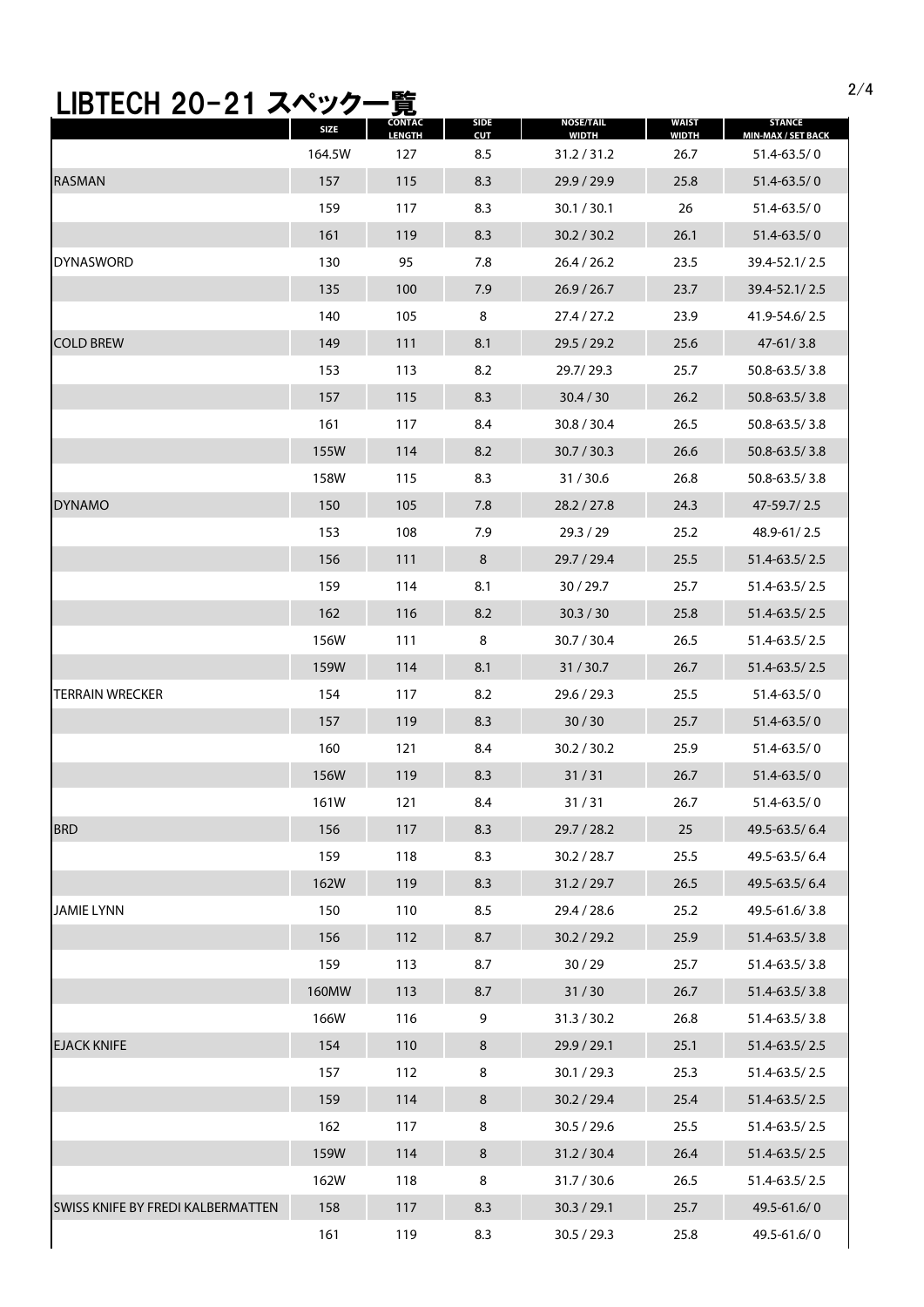## 3/4 LIBTECH 20-21 スペック一覧

|                                 | SIZE  | <b>CONTAC</b><br><b>LENGTH</b> | <b>SIDE</b><br><b>CUT</b> | <b>NOSE/TAIL</b><br><b>WIDTH</b> | <b>WAIST</b><br><b>WIDTH</b> | <b>STANCE</b><br><b>MIN-MAX / SET BACK</b> |
|---------------------------------|-------|--------------------------------|---------------------------|----------------------------------|------------------------------|--------------------------------------------|
| <b>T.RICE ORCA</b>              | 144   | 102                            | 7                         | 30.1 / 29.1                      | 25.5                         | 47-59.1/5.1                                |
|                                 | 147   | 105                            | $\overline{7}$            | 30.3 / 29.3                      | 25.7                         | 49.5-62.2/6.4                              |
|                                 | 150   | 108                            | $\overline{7}$            | 31.4/30.4                        | 26.5                         | 49.5-62.2/6.4                              |
|                                 | 153   | 110                            | $\overline{7}$            | 31.6/30.5                        | 26.7                         | 49.5-62.2/6.4                              |
|                                 | 156   | 113                            | 7                         | 31.7 / 30.6                      | 26.7                         | 49.5-62.2/6.4                              |
|                                 | 159   | 115                            | 7                         | 31.9 / 30.8                      | 26.7                         | 49.5-62.2/6.4                              |
| <b>SKUNK APE</b>                | 157W  | 117                            | 8.25                      | 30.5 / 30.5                      | 26.8                         | $53.3 - 66/1.3$                            |
|                                 | 161W  | 121                            | 8.5                       | 30.5 / 30.5                      | 26.8                         | 53.3-66/1.3                                |
|                                 | 165W  | 124                            | 8.6                       | 30.7 / 30.7                      | 26.8                         | $53.3 - 66/1.3$                            |
|                                 | 169W  | 127                            | 8.6                       | 31/31                            | 26.8                         | 53.3-66/1.3                                |
|                                 | 172W  | 131                            | 8.75                      | 31.2 / 31.2                      | 26.8                         | 53.3-66/1.3                                |
|                                 | 170UW | 127                            | 8.6                       | 32.9 / 32.9                      | 26.8                         | 53.3-66/1.3                                |
| <b>T.RICE GOLD MEMBER</b>       | 157   | 115                            | 8.2                       | 30.2 / 30.2                      | 25.8                         | 51.4-63.5/1.9                              |
|                                 | 159   | 117                            | 8.2                       | 30.3 / 30.3                      | 26                           | 51.4-63.5/1.9                              |
|                                 | 163   | 122                            | 8.2                       | 30.5 / 30.5                      | 26.4                         | 51.4-63.5/1.9                              |
| <b>T.RICE CLIMAX</b>            | 159   | 117                            | 8.2                       | 30.3 / 30.3                      | 25.8                         | 51.4-63.5/1.9                              |
|                                 | 163   | 122                            | 8.2                       | 30.5 / 30.5                      | 26.4                         | 51.4-63.5/1.9                              |
| <b>SPLIT BRD</b>                | 151   | 112                            | 8.1                       | 29.1 / 27.6                      | 24.5                         | 49.5-63.5/6.4                              |
|                                 | 156   | 115                            | 8.2                       | 29.7 / 28.1                      | 25                           | 49.5-63.5/6.4                              |
|                                 | 159   | 118                            | 85.3                      | 30.2/28.7                        | 25.5                         | 49.5-63.5/6.4                              |
|                                 | 162W  | 119                            | 8.3                       | 31.2 / 29.7                      | 26.5                         | 49.5-63.5/6.4                              |
|                                 | 167W  | 120                            | 8.4                       | 31.5 / 30                        | 26.5                         | 49.5-63.5/6.4                              |
| <b>T.RICE GOLD MEMBER SPLIT</b> | 159   | 117                            | 8.2                       | 30.3 / 30.3                      | 26                           | 51.4-63.5/1.9                              |
|                                 | 163   | 122                            | 8.2                       | 30.5 / 30.5                      | 26.4                         | 51.4-63.5/1.9                              |
| LOST x LIB ROCKET               | 152.5 | 110.5                          | 6.5                       | 30.7 / 28.9                      | 25.6                         | 49.5-61.6/6.4                              |
|                                 | 157.5 | 114.5                          | 7                         | 31.8 / 29.8                      | 26.4                         | 49.5-61.6/6.4                              |
|                                 | 161.5 | 118.5                          | 7.5                       | 31.8 / 29.8                      | 26.5                         | 49.5-61.6/6.4                              |
| <b>DOUBLE DIP</b>               | 159   | 110                            | 8                         | 30.3 / 30.3                      | 26.8                         | 51.4-63.5/0                                |
|                                 | 163   | 112                            | 8                         | 30.5 / 30.5                      | 26.8                         | 51.4-63.5/0                                |
| <b>MC WAYFINDER II</b>          | 155   | 107                            | 6.2                       | 32/30.8                          | 26.2                         | 48.9-61/10.2                               |
| MC SNAKE KINK                   | 159   | 116                            | 8.35                      | 29.8 / 29.8                      | 25.3                         | 48.9-61/5.1                                |
| JAMIE LYNN SHORT WIDE           | 150   | 92                             | 6                         | 31.6 / 31                        | 27                           | 49.5-61.6/7.6                              |
| LOST x LIB QUIVER KILLER        | 154   | 114                            | 8                         | 30.1 / 29.2                      | 26                           | 50.8-63.5/5.1                              |
|                                 | 159   | 118                            | 8.3                       | 30.9 / 30                        | 26.8                         | 50.8-63.5/5.1                              |
| <b>STUMP APE</b>                | 157W  | 116                            | $\overline{7}$            | 33.6 / 31.6                      | 28.1                         | 49.5-61.6/5.1                              |
|                                 | 160W  | 119                            | 7.5                       | 33.7/31.7                        | 28.3                         | 49.5-61.6/5.1                              |
|                                 | 163W  | 121                            | 8                         | 33.8 / 31.8                      | 28.4                         | 49.5-61.6/5.1                              |
| "LOST x LIB RETRO RIPPER        | 156   | 100                            | 8.7                       | 30.2 / 28.8                      | 25.7                         | 45.7-62.2/12.7                             |
|                                 | 166   | 118                            | 8.3                       | 32.2 / 30.7                      | 27.3                         | 48.3-64.8/12.7                             |
| <b>MAGIC BM</b>                 | 157   | 113                            | 7                         | 30.5 / 30.5                      | 26.1                         | 51.4-63.5/2.5                              |
|                                 | 161   | 116                            | $\overline{7}$            | 31.1 / 31.1                      | 26.5                         | 51.4-63.5/2.5                              |